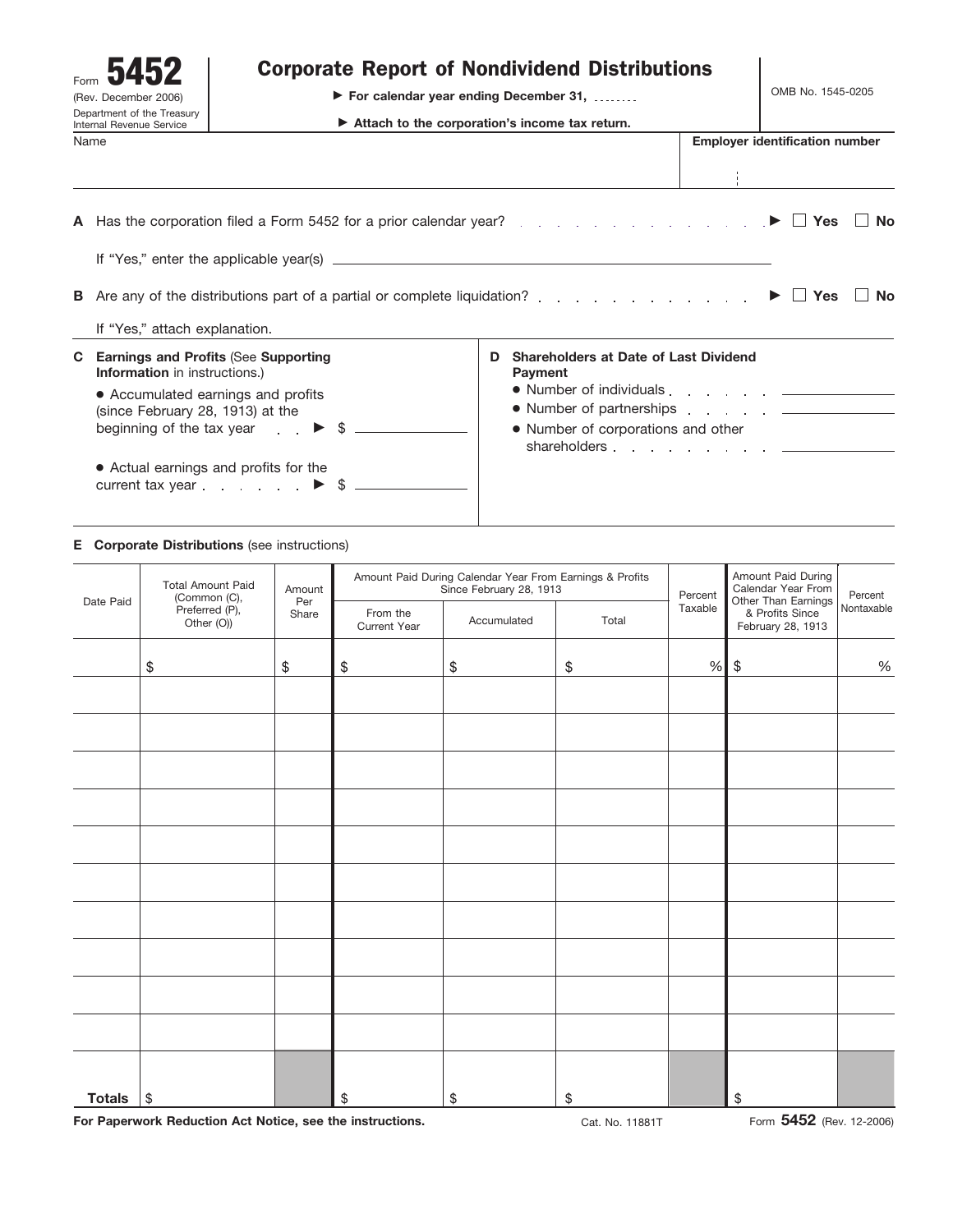# **Instructions**

*Section references are to the Internal Revenue Code.*

#### **Purpose of Form**

Complete Form 5452 if the corporation made nondividend distributions to shareholders under section 301, section 1368(c)(3), or section 1371(e).

## **Who Must File**

All corporations that have made nondividend distributions to their shareholders must file Form 5452. If the corporation is a member of a consolidated group, the parent corporation must file Form 5452.

An S corporation should file this form only for distributions made under section 1368(c)(3). However, a corporation making cash distributions under section 1371(e) during the post-termination transition period from being an S corporation should file this form.

#### **How and When To File**

A **calendar tax year** corporation must attach Form 5452 and the items listed under *Supporting Information* to its income tax return due for the tax year in which the nondividend distributions were made.

A **fiscal tax year** corporation must attach Form 5452 and the items listed under *Supporting Information* to its income tax return due for the first fiscal year ending after the calendar year in which the nondividend distributions were made.

# **Nondividend Distributions**

Nondividend distributions are distributions made to shareholders in the normal course of business.

They are considered fully or partially nontaxable as dividends only because the paying corporation's current and accumulated earnings and profits are less than the distributions. Nondividend distributions do not include tax-free stock dividends or distributions exchanged for stock in liquidations or redemptions.

#### **Supporting Information**

**1.** Attach the following information to Form 5452. See Revenue Procedure 75-17, 1975-1 C.B. 677.

● A computation of earnings and profits for the tax year (see the example of a filled-in worksheet on page 3 and a blank worksheet on page 4). If the corporation was required to complete Schedule M-1 (Form 1120) or Schedule M-3 (Form 1120) for the tax year, also attach a schedule of the differences between the earnings and profits computation and the Schedule M-1 or Schedule M-3.

● A year-by-year computation of the accumulated earnings and profits, and a schedule of differences since the origin of the company, February 28, 1913, or the last year that information was furnished, whichever is later.

● If the corporation was required to complete Schedule L (Form 1120) for the tax year, a tax basis balance sheet. Show application of the net differences to the balance sheet items as shown on Schedule L. Explain any further adjustments necessary to figure the balance sheet on a tax

basis. If the corporation used an accelerated method of depreciation, attach a schedule of the depreciation (and any amortization) figured under the straight line method. Also attach a reconciliation of any difference between that amount and the amount deducted on Form 1120 or other comparable return. See Exhibits B and C in Rev. Proc. 75-17.

**2.** The parent of a consolidated group must also attach the following information.

● A schedule that shows the allocation of the consolidated tax liability and identifies the method used. (Indicate if an intercompany agreement is in effect.)

● A schedule that shows the taxable income or loss of each member of the consolidated group.

● For each member of a consolidated group that made nondividend distributions, provide the information requested in Item 1 above.

## **E. Corporate Distributions**

Complete **Part E,** Corporate Distributions, showing the taxable and nontaxable status of distributions reported to shareholders. The percent of distributions that is taxable and the percent that is nontaxable are based on the amounts shown on each line in the column labeled "Total Amount Paid." If noncash distributions were made, attach a statement and show both the tax bases and fair market values.

**Paperwork Reduction Act Notice.** We ask for the information on this form to carry out the Internal Revenue laws of the United States. You are required to give us the information. We need it to ensure that you are complying with these laws and to allow us to figure and collect the right amount of tax.

You are not required to provide the information requested on a form that is subject to the Paperwork Reduction Act unless the form displays a valid OMB control number. Books or records relating to a form or its instructions must be retained as long as their contents may become material in the administration of any Internal Revenue law. Generally, tax returns and return information are confidential, as required by section 6103.

The time needed to complete and file this form will vary depending on individual circumstances. The estimated average time is:

| <b>Recordkeeping</b> 28 hr., 13 min.                                   |  |  |  |  |  |
|------------------------------------------------------------------------|--|--|--|--|--|
| <b>Learning about</b>                                                  |  |  |  |  |  |
| the law or the form entitled and the law or the form                   |  |  |  |  |  |
| <b>Preparing the form</b> enterprise on the case of the 2 hr., 24 min. |  |  |  |  |  |
| Copying, assembling, and                                               |  |  |  |  |  |
| sending the form to the IRS example and the 16 min.                    |  |  |  |  |  |

If you have comments concerning the accuracy of these time estimates or suggestions for making this form simpler, we would be happy to hear from you. See the instructions for the tax return with which this form is filed.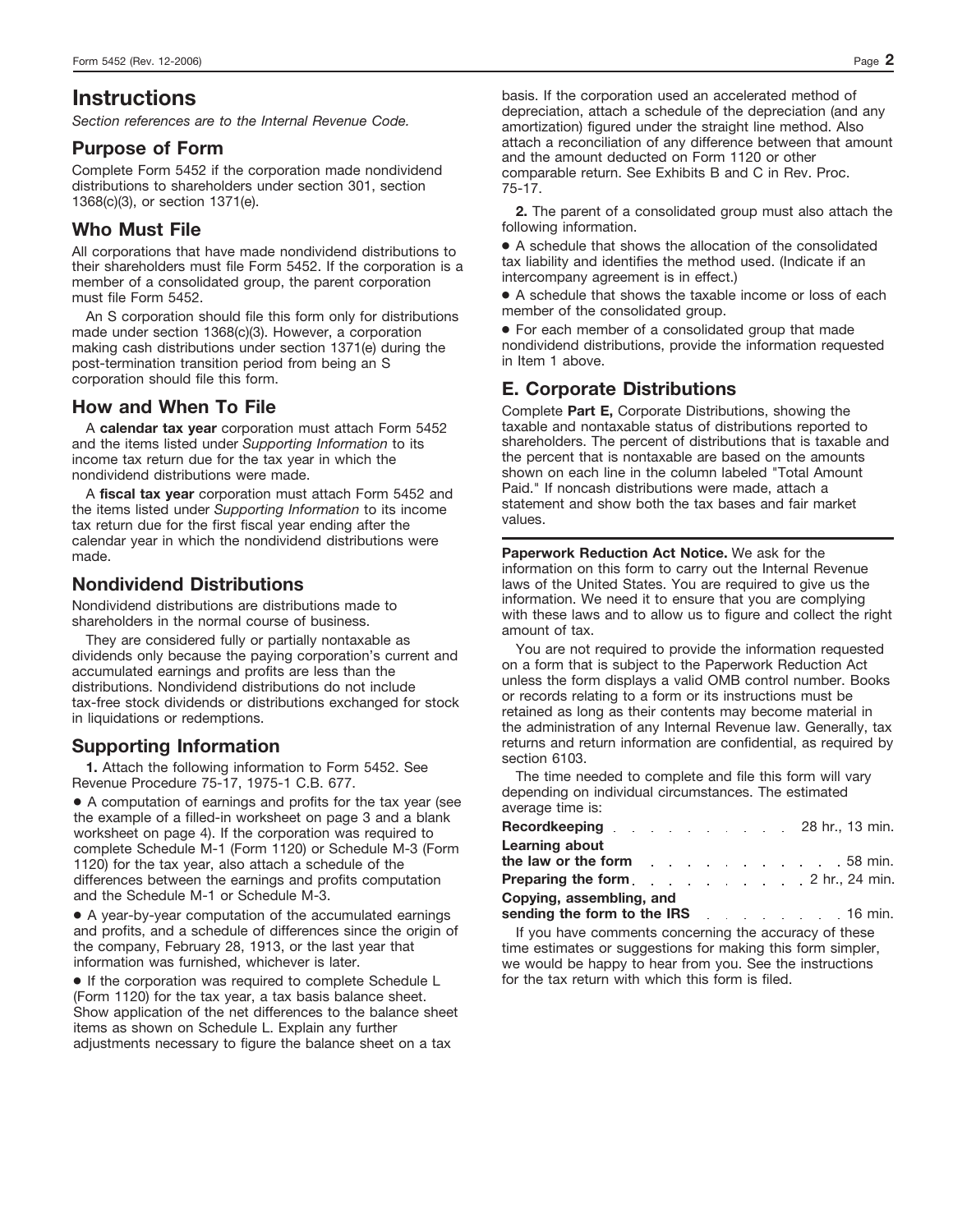#### **Example of a Filled-In Worksheet for Figuring Current Year Earnings and Profits XYZ Corporation, EIN 00-0000000 123 Main Street**

**Anycity, Yourstate 20200**

| Date Incorporated: 1/1/99<br>Method of Accounting: Accrual |                                                                                                                                                                                                                                |        | <b>Retained Earnings</b><br>Shown in Books |           | Earnings and Profits<br><b>Current Year</b> |           | Accumulated<br>Earnings and<br>Profits<br>Credit | Key |
|------------------------------------------------------------|--------------------------------------------------------------------------------------------------------------------------------------------------------------------------------------------------------------------------------|--------|--------------------------------------------|-----------|---------------------------------------------|-----------|--------------------------------------------------|-----|
|                                                            |                                                                                                                                                                                                                                |        | Debit                                      | Credit    | Debit                                       | Credit    | Balance                                          |     |
|                                                            | Balance forward 12/31/04                                                                                                                                                                                                       |        |                                            | \$225,000 |                                             |           | \$20,900                                         |     |
|                                                            | 2005                                                                                                                                                                                                                           |        |                                            |           |                                             |           |                                                  |     |
|                                                            | Taxable income* from Form 1120, line 28 (or                                                                                                                                                                                    |        |                                            |           |                                             |           |                                                  |     |
| 1                                                          | comparable line of other income tax return).                                                                                                                                                                                   |        |                                            | 214,700   |                                             | \$214,700 |                                                  | а   |
| 2                                                          | Federal income taxes per books and tax return                                                                                                                                                                                  |        | \$60,000                                   |           | \$60,000                                    |           |                                                  | a   |
| 3                                                          | Excess of capital losses over capital gains (tax basis)                                                                                                                                                                        |        | 3,600                                      |           | 3,600                                       |           |                                                  | a   |
| 4                                                          | Depreciation adjustment on earnings and profits                                                                                                                                                                                |        |                                            |           |                                             |           |                                                  |     |
|                                                            | $(\text{section } 312(k))$ $\ldots$ $\ldots$ $\ldots$ $\ldots$                                                                                                                                                                 |        |                                            |           |                                             | 24,000    |                                                  |     |
| 5                                                          | Depreciation adjustment on sale of property                                                                                                                                                                                    |        |                                            |           | 4,000                                       |           |                                                  |     |
| 6                                                          | Total itemized expenses from line 5, Schedule M-1                                                                                                                                                                              |        | 11,050                                     |           |                                             |           |                                                  |     |
| a                                                          | Travel and entertainment                                                                                                                                                                                                       | \$200  |                                            |           | 200                                         |           |                                                  | a   |
| b                                                          | Life insurance premium greater than cash                                                                                                                                                                                       |        |                                            |           |                                             |           |                                                  |     |
|                                                            | surrender value (CSV).                                                                                                                                                                                                         | 9,500  |                                            |           | 9,500                                       |           |                                                  | a   |
| c                                                          | Nondeductible interest paid for tax-exempt bonds                                                                                                                                                                               | 850    |                                            |           | 850                                         |           |                                                  | a   |
| d                                                          | Contributions carryover                                                                                                                                                                                                        | 500    |                                            |           | 500                                         |           |                                                  | a   |
| е                                                          | Other (list separately)                                                                                                                                                                                                        |        |                                            |           |                                             |           |                                                  |     |
| 7                                                          | Total itemized income from line 7, Schedule M-1                                                                                                                                                                                |        |                                            | 14,500    |                                             |           |                                                  |     |
| a                                                          | Life insurance proceeds greater than CSV                                                                                                                                                                                       | 6,000  |                                            |           |                                             | 6,000     |                                                  | a   |
| b                                                          | Bad debt recovery (not charged against taxable                                                                                                                                                                                 |        |                                            |           |                                             |           |                                                  |     |
|                                                            |                                                                                                                                                                                                                                | 3,500  |                                            |           |                                             |           |                                                  | b   |
|                                                            | Tax-exempt interest on municipal bonds                                                                                                                                                                                         | 5,000  |                                            |           |                                             | 5,000     |                                                  | a   |
| d                                                          | Other (list separately)                                                                                                                                                                                                        |        |                                            |           |                                             |           |                                                  |     |
| 8                                                          | Refund of prior year Federal income taxes                                                                                                                                                                                      |        |                                            |           |                                             |           |                                                  |     |
| 9                                                          | Reserve for contingencies                                                                                                                                                                                                      |        | 10,000                                     |           |                                             |           |                                                  | с   |
| 10                                                         | Additional adjustments:                                                                                                                                                                                                        |        |                                            |           |                                             |           |                                                  |     |
|                                                            |                                                                                                                                                                                                                                |        |                                            |           |                                             |           |                                                  |     |
|                                                            |                                                                                                                                                                                                                                |        |                                            |           |                                             |           |                                                  |     |
| 11                                                         | Totals                                                                                                                                                                                                                         |        |                                            |           | 78,650                                      | 249,700   |                                                  |     |
|                                                            | Current Year Earnings and Profits                                                                                                                                                                                              |        |                                            |           |                                             | 171,050   |                                                  |     |
|                                                            | <b>Cash Distributions:</b>                                                                                                                                                                                                     |        |                                            |           |                                             |           |                                                  |     |
|                                                            | Preferred stock: 3/15/05, 6/15/05, 9/15/05, 12/15/05                                                                                                                                                                           | 40,000 |                                            |           | 40.000                                      |           |                                                  | a   |
|                                                            | 10,000 Shares at \$1.00/Share $\times$ 4 quarters = \$40,000                                                                                                                                                                   |        |                                            |           |                                             |           |                                                  |     |
|                                                            | Common stock:                                                                                                                                                                                                                  |        |                                            |           |                                             |           |                                                  |     |
|                                                            | 1. $3/31/05$ - 90,000 Shares at \$1.00 = \$90,000                                                                                                                                                                              |        |                                            |           |                                             |           |                                                  |     |
|                                                            | 72.81%<br>From current year earnings and profits.                                                                                                                                                                              | 65,525 |                                            |           | 65,525                                      |           |                                                  | а   |
|                                                            | 23.22%<br>From accumulated earnings and profits                                                                                                                                                                                | 20,900 |                                            |           |                                             |           | (20, 900)                                        | a   |
|                                                            | 96.03%<br>Total distribution from earnings and profits.                                                                                                                                                                        | 86,425 |                                            |           |                                             |           |                                                  |     |
|                                                            | 3.97%<br>From other distribution example to the state of the state of the state of the state of the state of the state o                                                                                                       | 3,575  |                                            |           |                                             |           |                                                  |     |
|                                                            | 100%<br>Total distribution research and research and research and research and research and research and research and                                                                                                          | 90,000 |                                            |           |                                             |           |                                                  |     |
|                                                            |                                                                                                                                                                                                                                |        |                                            |           |                                             |           |                                                  |     |
| 2. $9/30/05$ - 90,000 Shares at \$1.00 = \$90,000          |                                                                                                                                                                                                                                |        |                                            |           |                                             |           |                                                  |     |
|                                                            | 72.81%<br>From current year earnings and profits                                                                                                                                                                               | 65,525 |                                            |           | 65,525                                      |           |                                                  | a   |
| 27.19%<br>From other distribution                          |                                                                                                                                                                                                                                | 24,475 |                                            |           |                                             |           |                                                  |     |
| 100%<br>Total distribution                                 |                                                                                                                                                                                                                                | 90,000 |                                            |           |                                             |           |                                                  |     |
|                                                            | Total cash distributions extended to the set of the set of the set of the set of the set of the set of the set of the set of the set of the set of the set of the set of the set of the set of the set of the set of the set o |        | 220,000                                    |           |                                             |           |                                                  |     |
| Totals.                                                    | the contract of the contract of the contract of the con-                                                                                                                                                                       |        | 304,650                                    | 229,200   | 171,050                                     | 171,050   |                                                  |     |
|                                                            | Current year change expansion of the state of the contract of the contract of the contract of the contract of the contract of the contract of the contract of the contract of the contract of the contract of the contract of  |        | 75,450                                     |           |                                             |           | (20,900)                                         |     |
|                                                            | Balance forward 12/31/05 and the contract of the state of the state of the state of the state of the state of the state of the state of the state of the state of the state of the state of the state of the state of the stat |        |                                            | \$149,550 |                                             |           | $$ -0 -$                                         |     |

#### **Explanation of Key**

**a** - Identical items on the same line.

**b** - Item offset in 2003. Bad debt reserve method used for book accounting.

**c** - Item partially offset.

\* Taxable income before net operating loss deduction and special deductions.

Form **5452** (Rev. 12-2006)